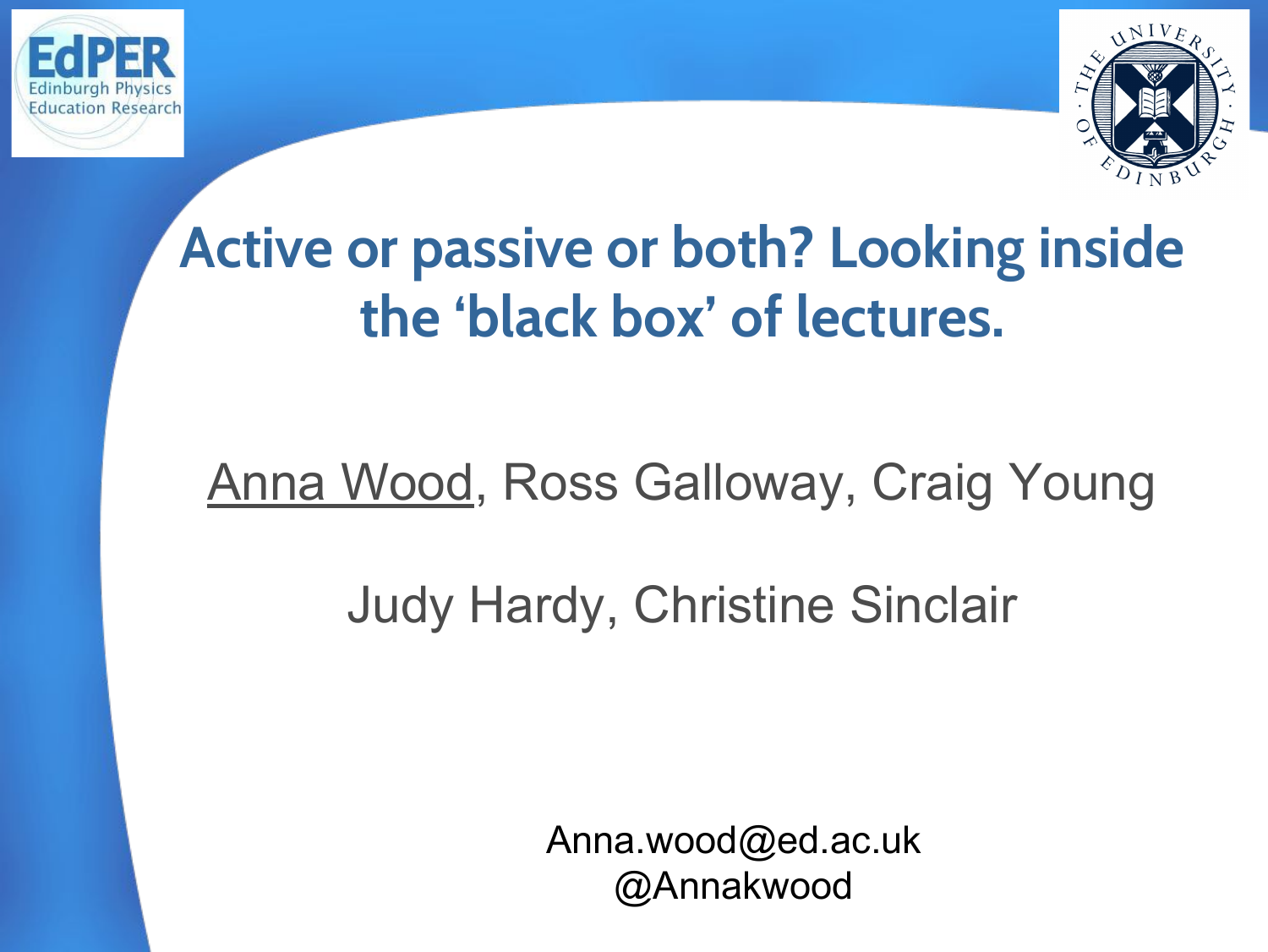

 $\bullet$ 

## **Content**

- What is Active Learning?
- The **F**ramework for **I**nteractive **L**earning in **L**ectures (FILL)
- Results from applying FILL to Physics Lectures in Edinburgh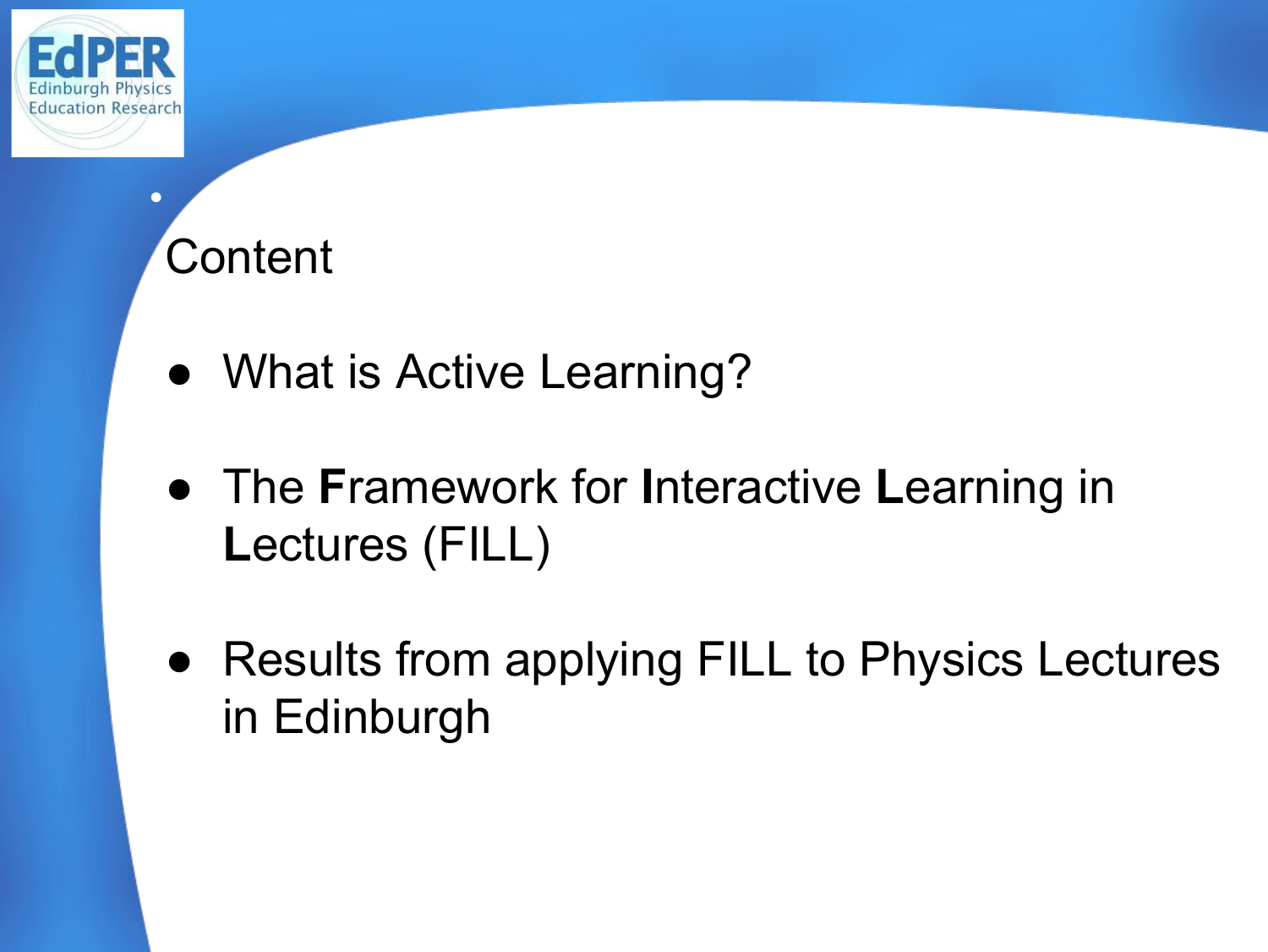

●

### Lectures



#### **'Traditional'**

**'Active Learning'**

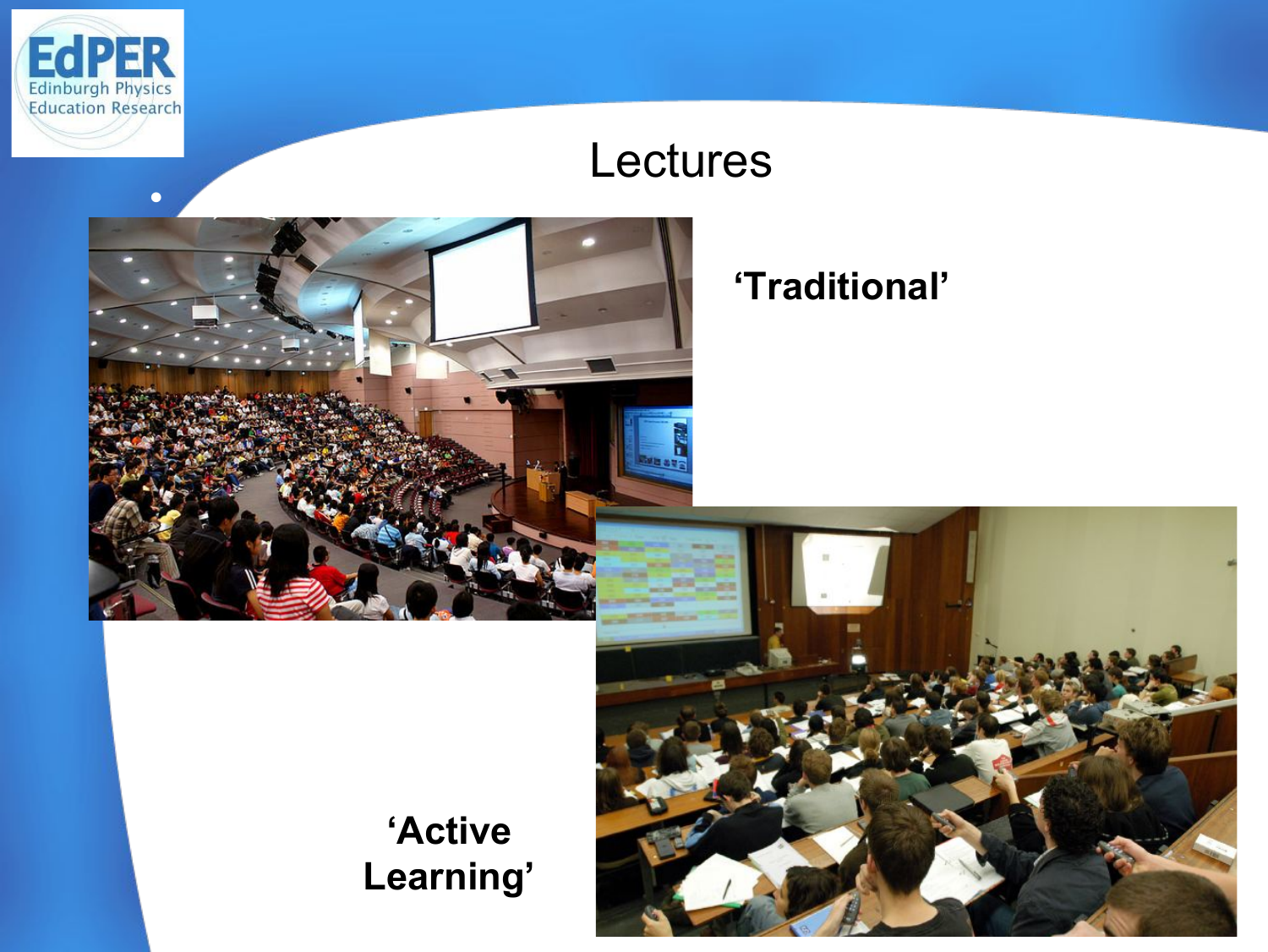

### Evidence for Active Learning

#### **Hake, (1998) Am. J. Phys.**

*Compared learning gains for over 6000 traditional and active learning physics courses*

**Deslauriers (2011) Science** *Directly compared traditional and active learning class*

#### **Freeman et al. (2014) PNAS**

*Active learning increases student performance in science, engineering, and mathematics*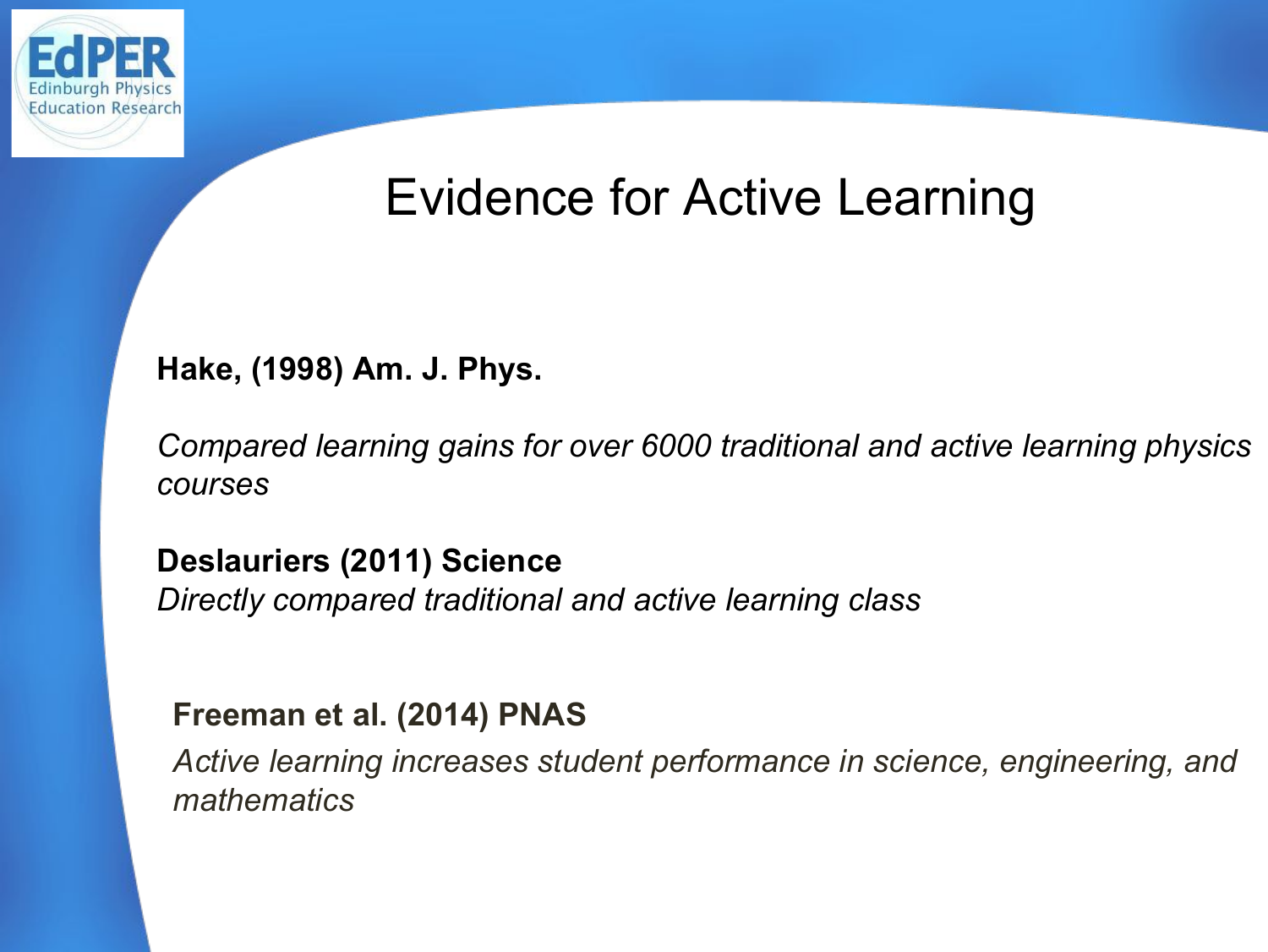

### What is Active Learning (Interactive Engagement)?

..heads-on (always) and hands-on (usually) activities which yield immediate feedback **through discussion** with **peers** and/or **instructors**...

R. Hake, Am. J. Phys. 66(1), 1998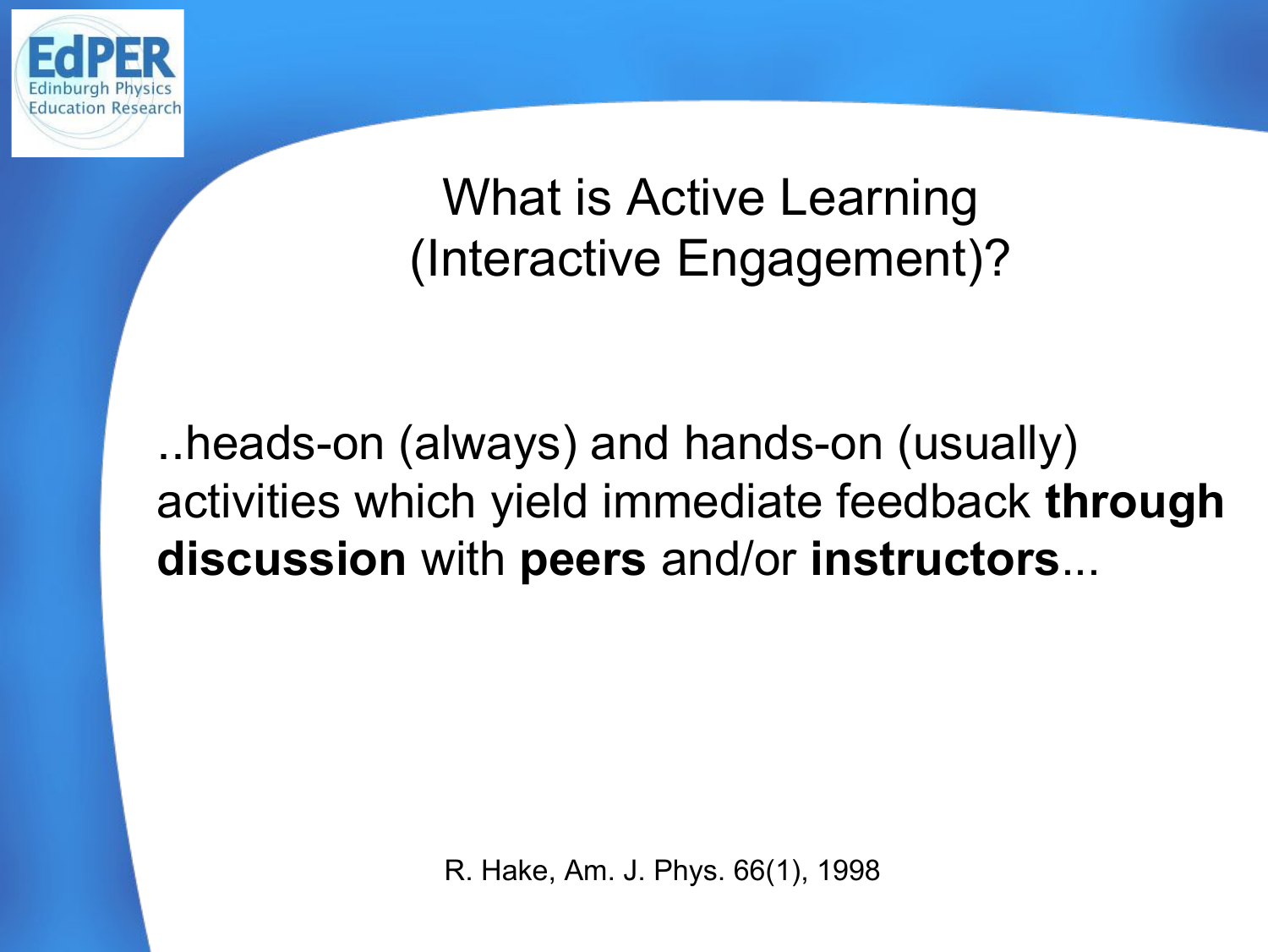

### **Framework for Interactive Learning in Lectures**

#### **Data Collection**

- *● Lecture Capture Videos.*
- *● 16 lectures, 8 from each course (1A and 1B).*

### **Coding**

- *● Constructivist grounded theory approach.*
- *● Activities coded on a continuous (per second) basis.*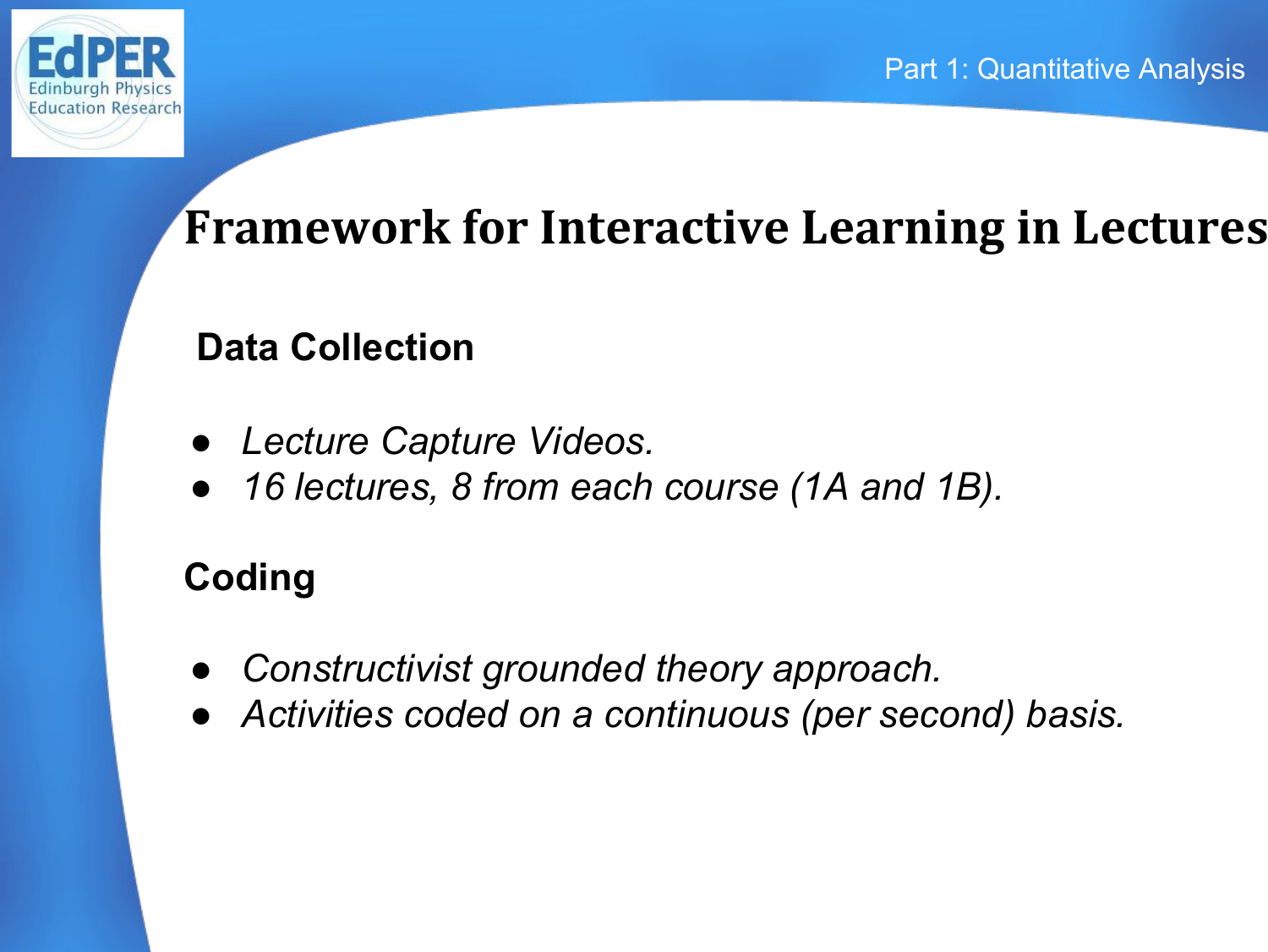### **F**ramework for **I**nteractive **L**earning in **L**ectures

| <b>Interaction Code</b> | <b>Activity Summary</b>                     | <b>Interactivity Categorisation</b> |
|-------------------------|---------------------------------------------|-------------------------------------|
| <b>Ltalk</b>            | Lecturer talking, student listening         | Non-Interactive                     |
| LO                      | Lecturer question, student answer           | Vicarious Interactive               |
| <b>SQ</b>               | Student question, lecturer answer           | Vicarious Interactive               |
| <b>S-Thinking</b>       | Student silent thinking                     | Interactive                         |
| Feedback                | Feedback on PI voting, student<br>listening | Interactive                         |
| <b>SS-Disc</b>          | Student-student discussion                  | Interactive                         |

- Continuous temporal coding
- 1-second resolution
- Minimal training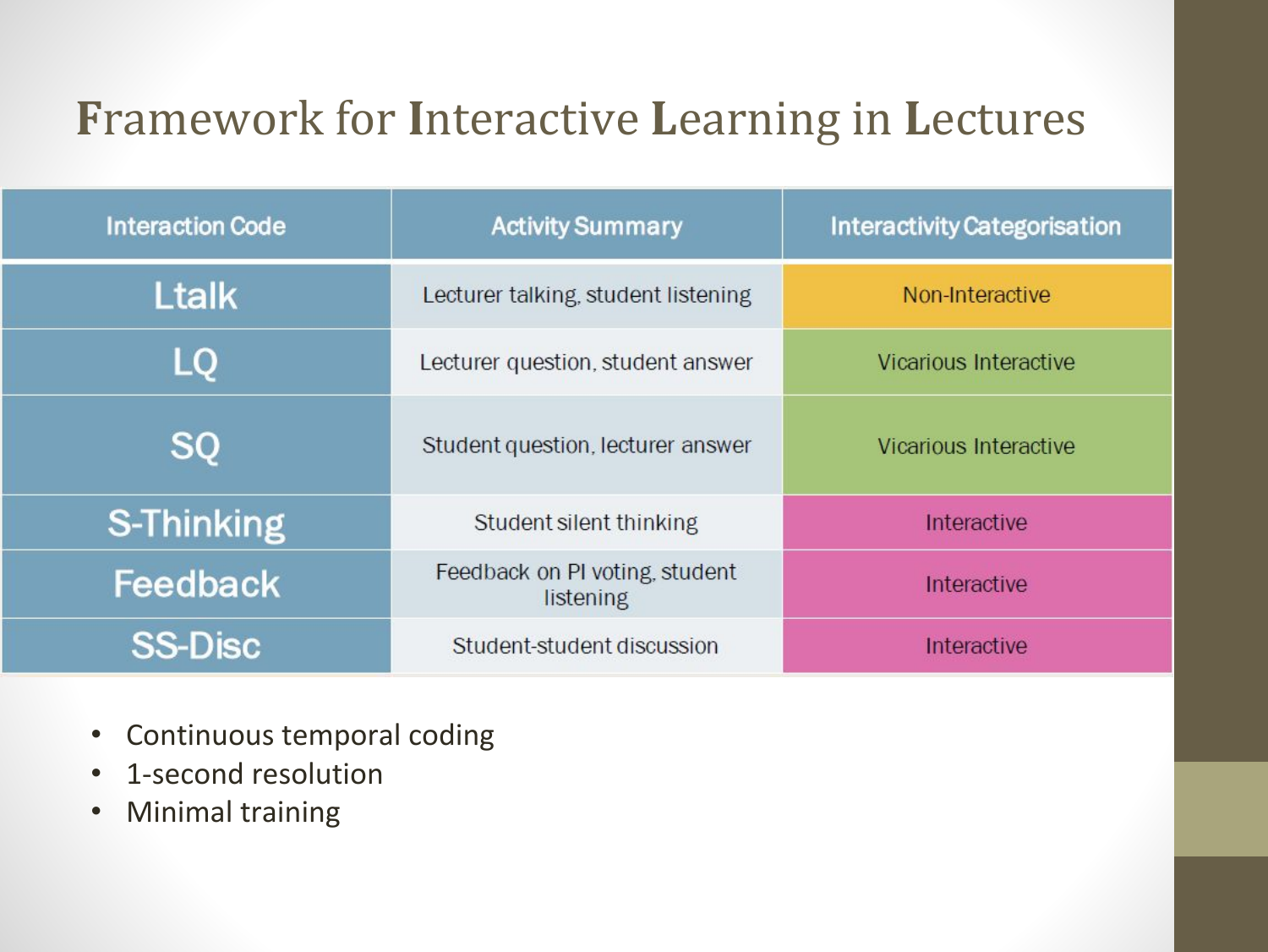



Average Time on Lecturer Talking = 55%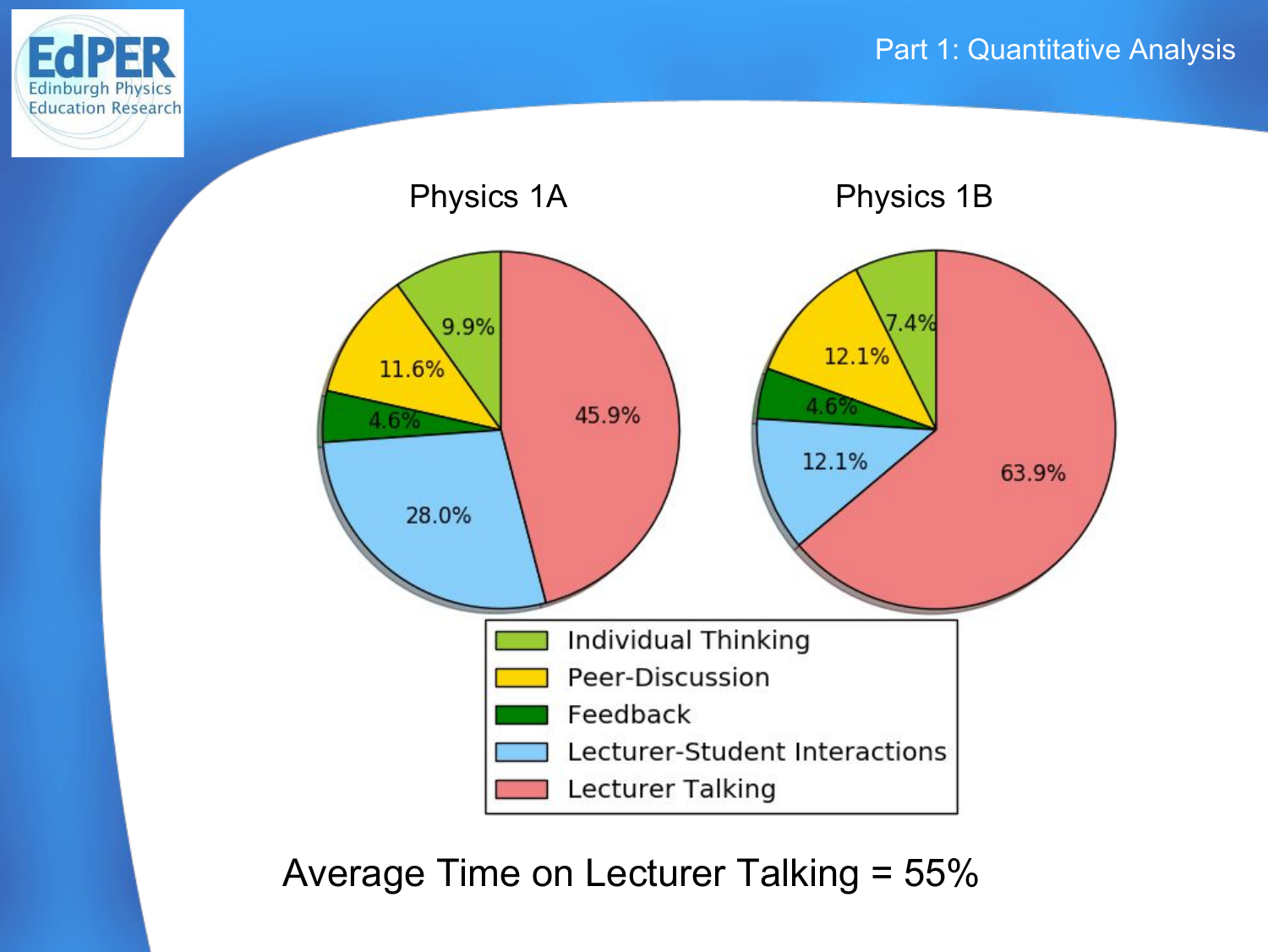### All interactive lectures are not the same

Physics 1A

#### **Modern Physics**

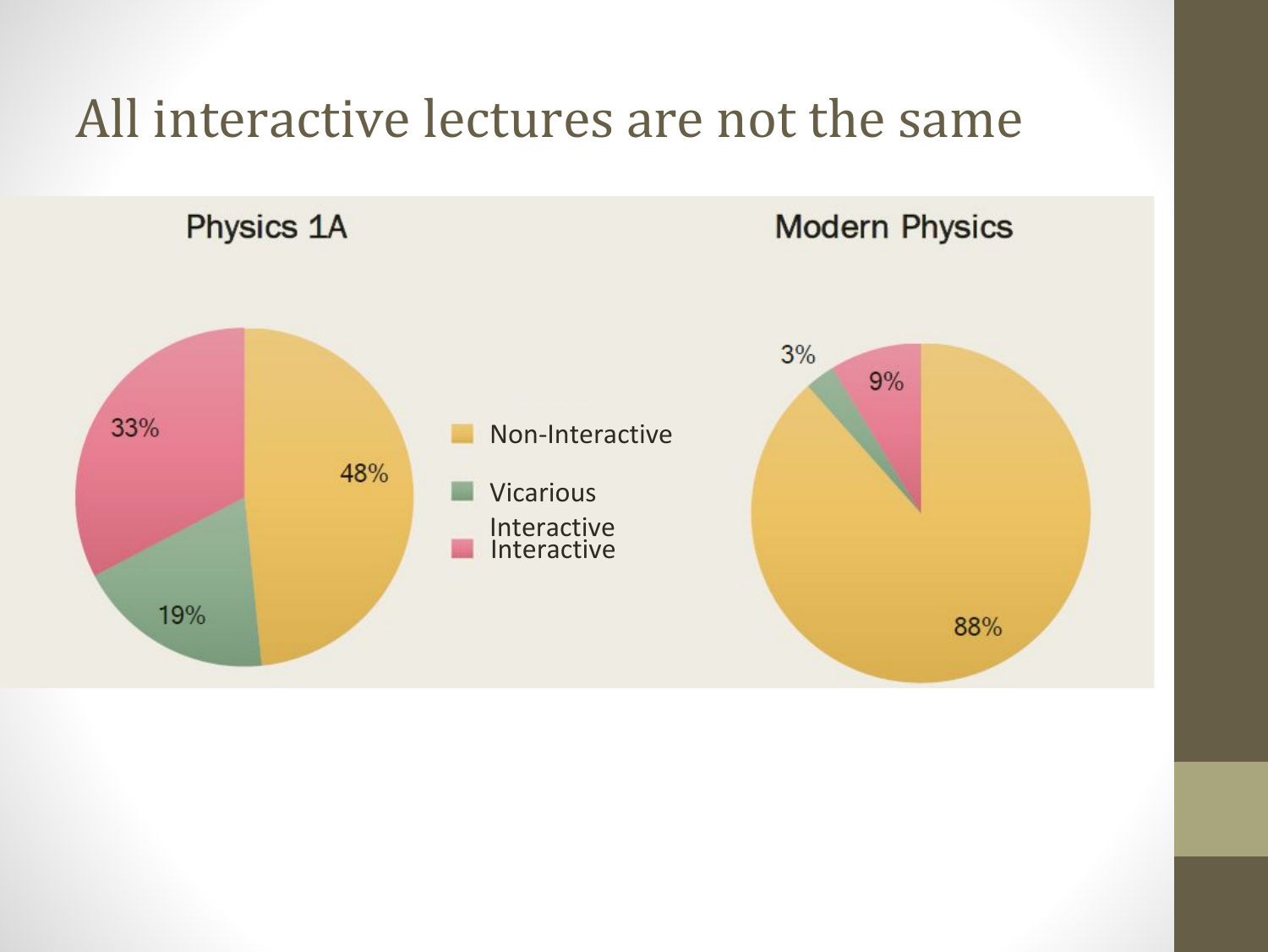### All interactive lectures are not the same

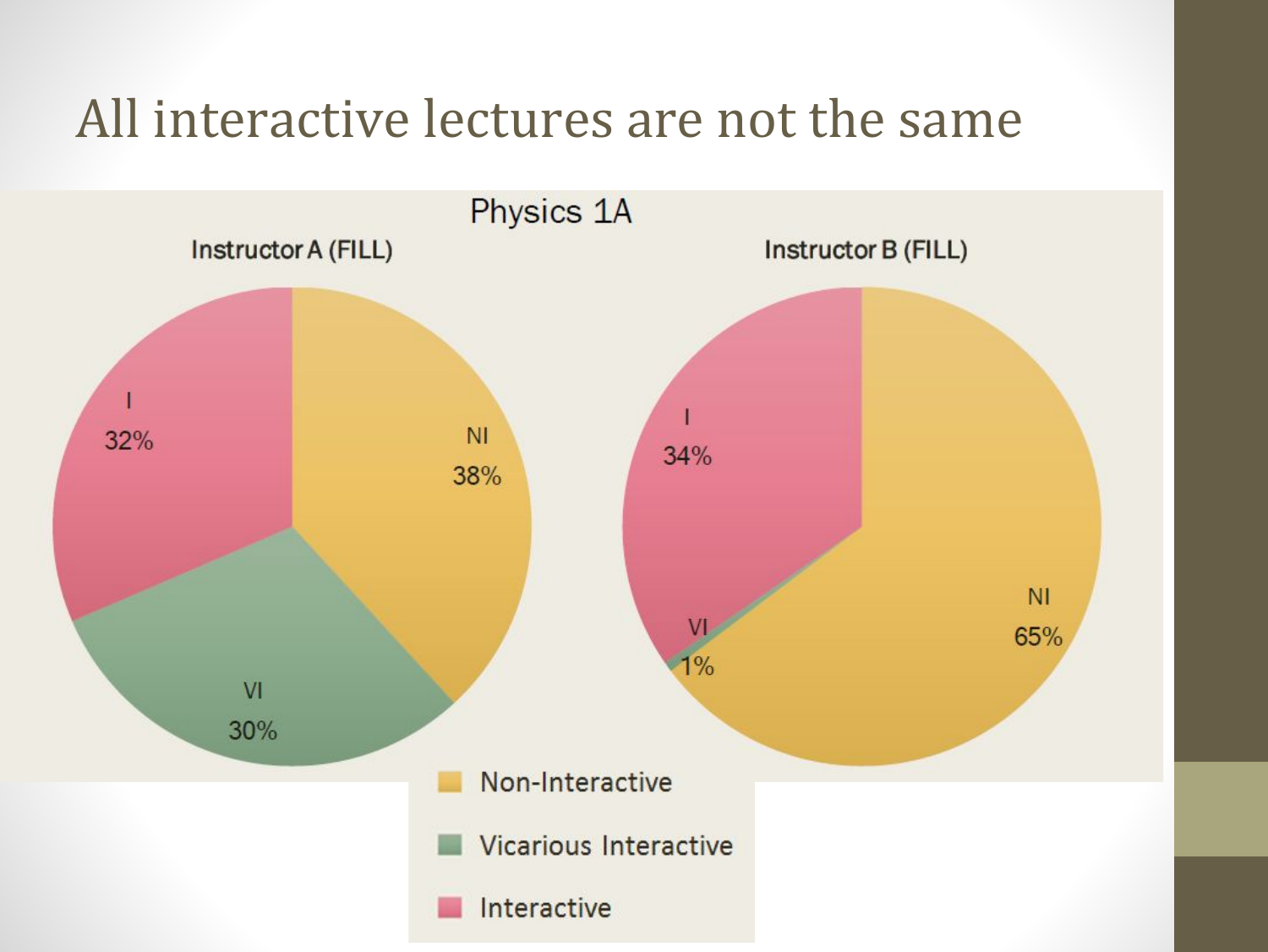

●

## Implications for Practice

- FILL framework useful for characterising interactions in lectures.
- Gives insights that can inform teaching
- Easy to implement analysis via lecture recordings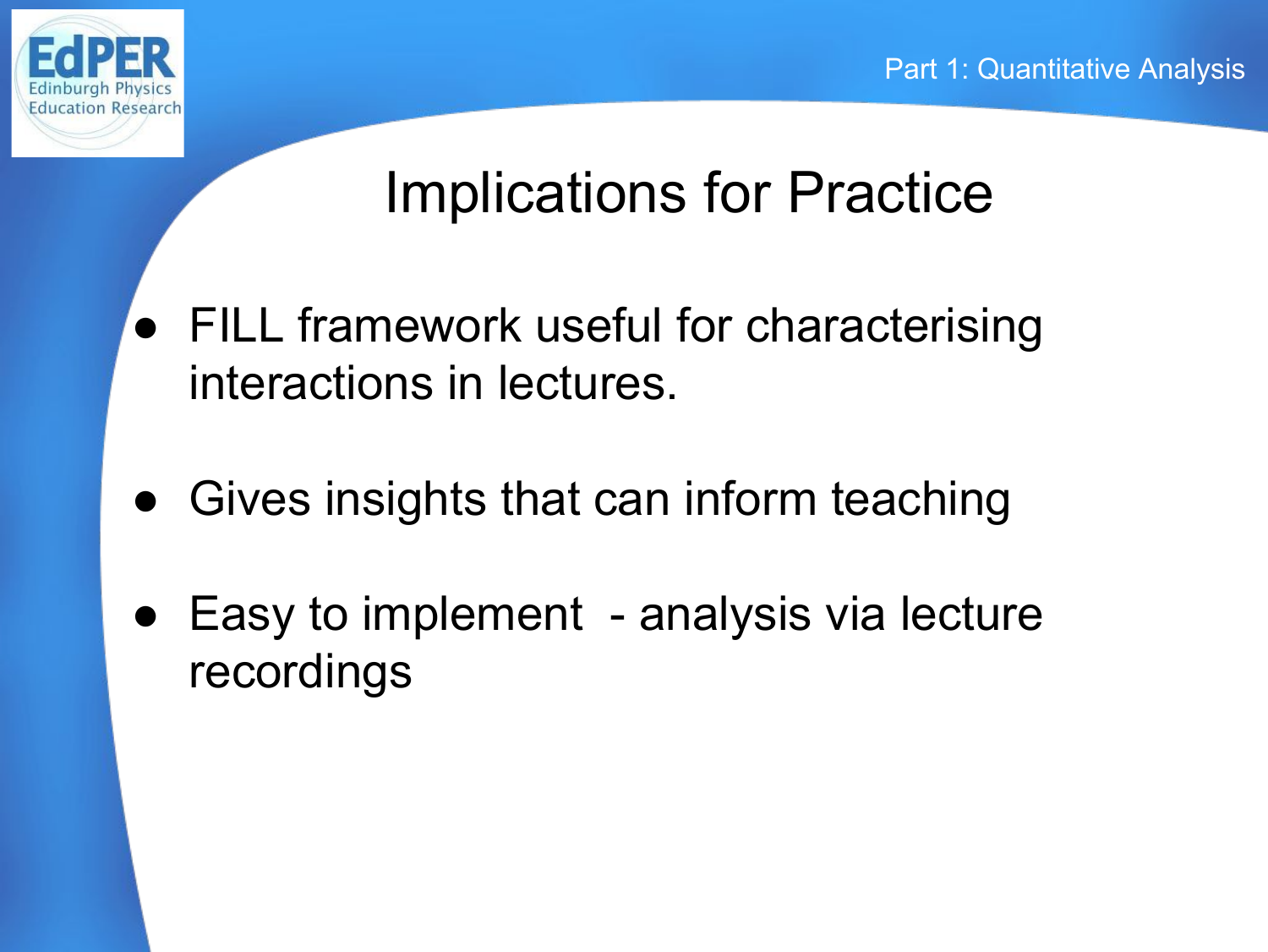

## **Conclusions**

- Active learning is evidence based...
- …..but classes vary considerably
- …and depends on implementation
- Lecturer talking can be used effectively with student-centred activities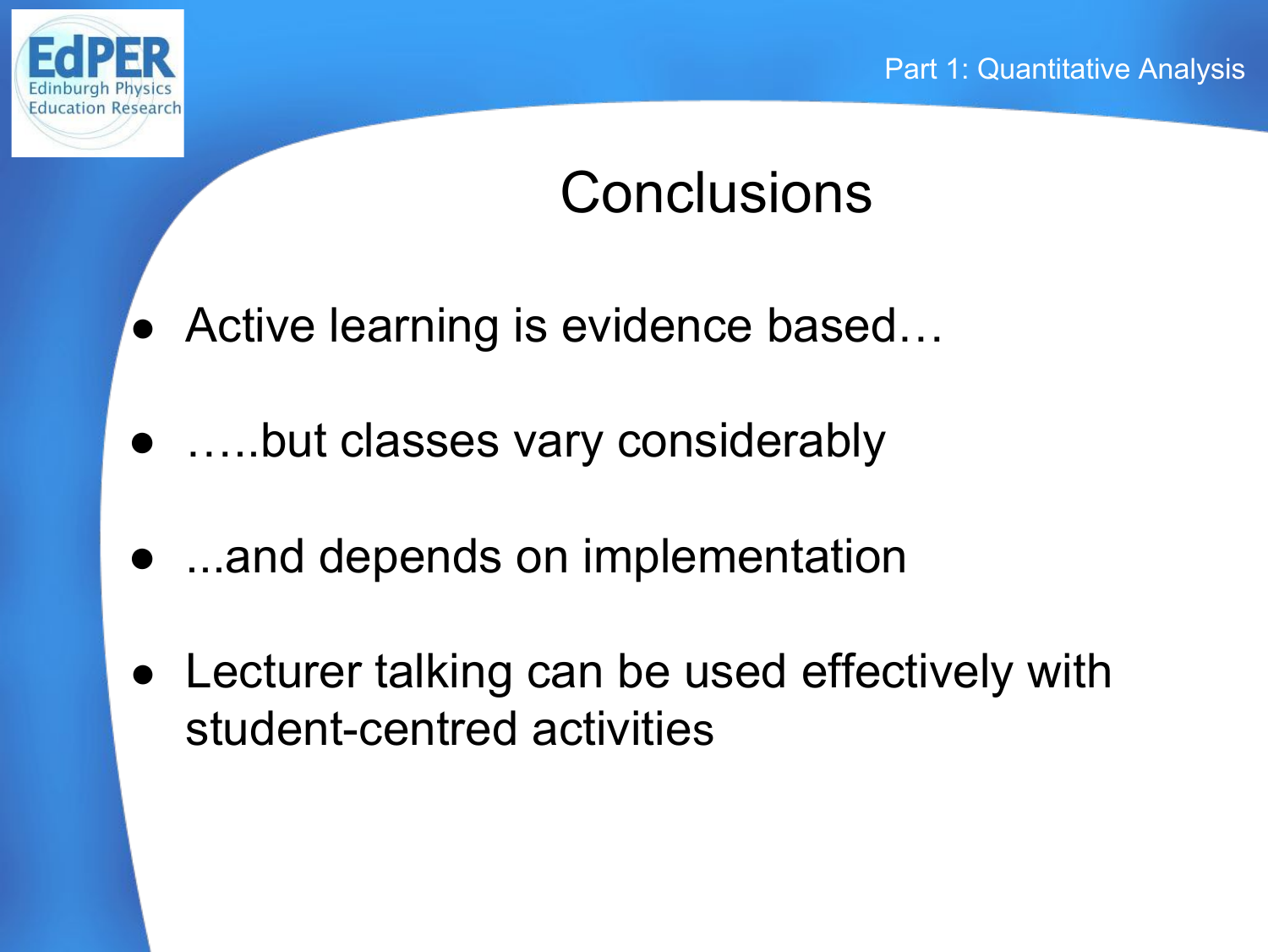

### For more details:

#### E-mail: [anna](mailto:annakwood@physics.org) wood@ed.ac.uk **Twitter:** @annakwood

Wood et al. '**Characterizing interactive engagement activities in a flipped introductory physics class'** Phys. Rev. Phys.Educ. Res. 12, 010140 (2016)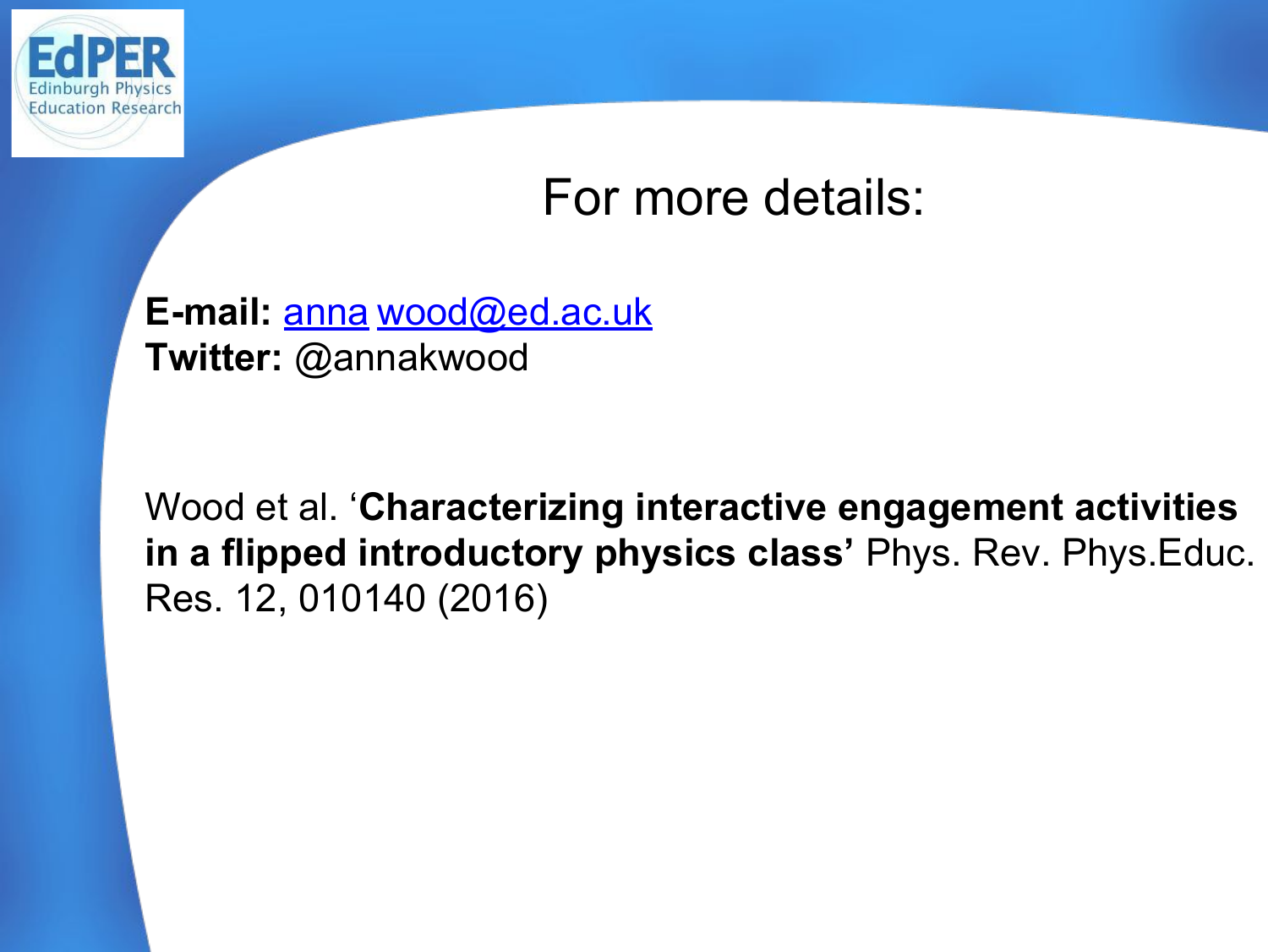



R. Hake, Am. J. Phys. 66(1), 1998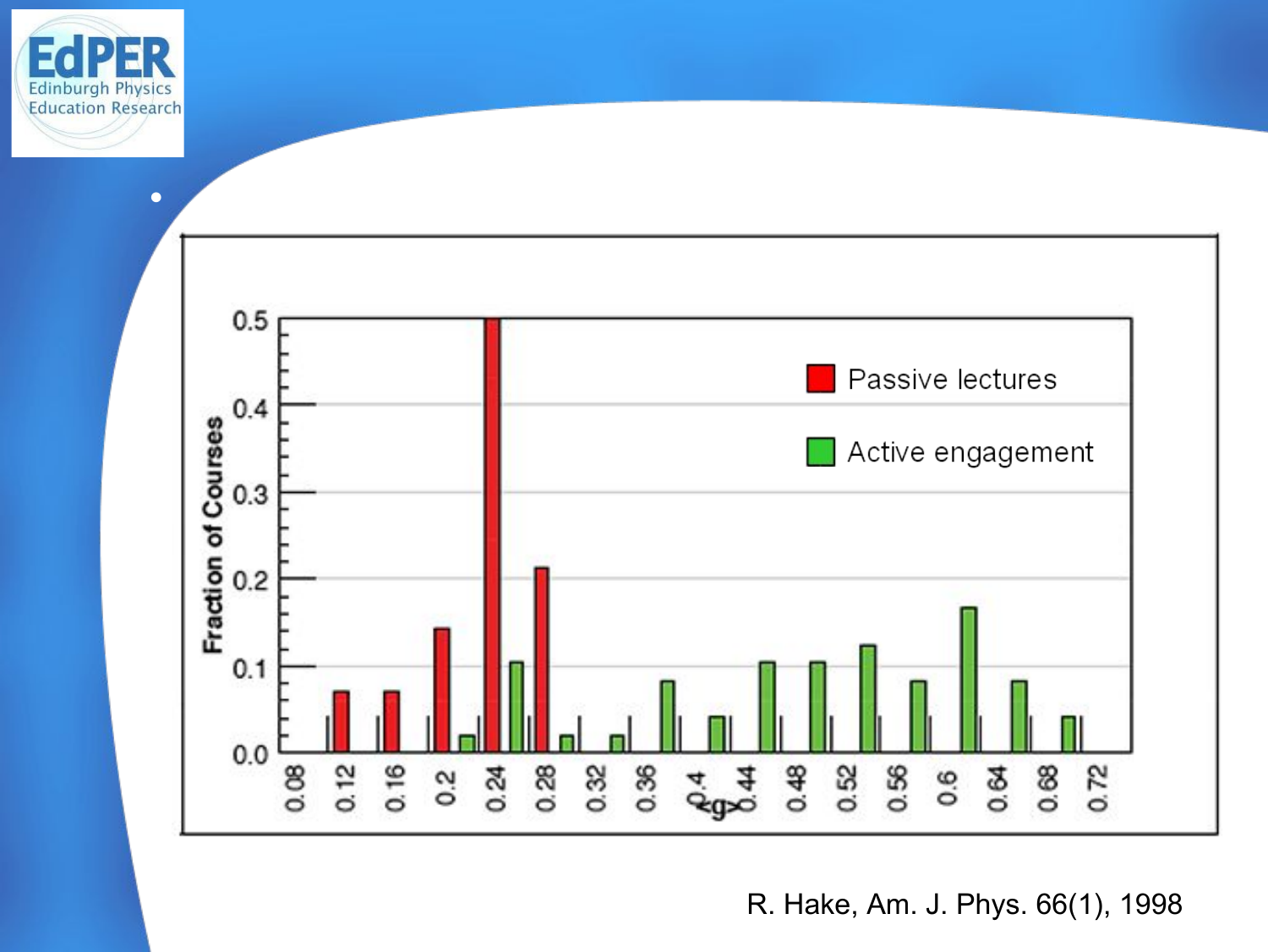

 $\bullet$ 

### Peer-Instruction